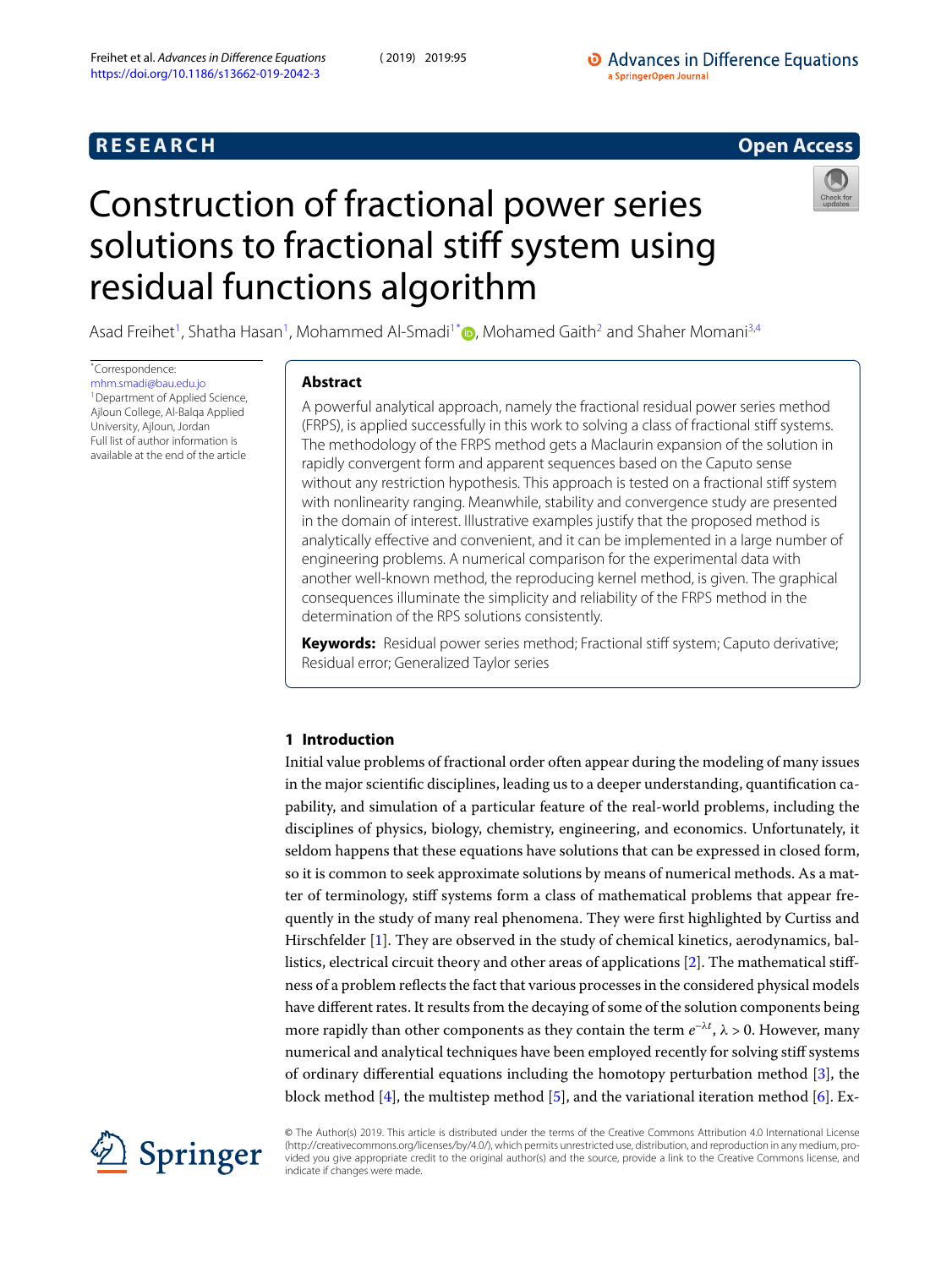amples of another mathematical models and effective numerical solutions can be found in [\[7](#page-14-6)–[9\]](#page-14-7).

In the last decades, the topic of fractional calculus has attracted the attention of numerous researchers for its considerable importance in many applications such as fluid dynamics, viscoelasticity, physics, entropy theory and vibrations[[10–](#page-14-8)[14](#page-14-9)]. In this regard, many differential equations of integer order were generalized to fractional order, as well as various methods were developed to solve them. Recently, the Atangana-Baleanu fractional concept has been suggested as a novel fractional operator in the Liouville–Caputo sense based on the generalized Mittag-Leffler function; such fractional operator is with a non-singular and non-local kernel that has been introduced in order to better describe complex physical problems that follow at the same time the power and exponential decay law; see for example [\[15](#page-14-10)–[19\]](#page-14-11). Thereby, approximate and analytical techniques have been introduced to obtain solutions of fractional stiff systems such as the homotopy analysis method [\[20](#page-14-12)], the homotopy perturbation method[[21\]](#page-14-13), and the multistage Bernstein polynomial method [\[22\]](#page-14-14).

For the first time, this paper aims to utilize the residual power series (RPS) algorithm for solving fractional order stiff systems of the following form:

<span id="page-1-1"></span><span id="page-1-0"></span>
$$
D^{\beta_i}u_i(t) = f_i(t, u_1(t), u_2(t), \dots, u_m(t)), \quad n-1 < \beta_i \leq n, n \in \mathbb{N}, \tag{1.1}
$$

subject to the initial condition

$$
u_i(0) = a_{i,0}, \tag{1.2}
$$

where  $t\geq 0$ ,  $a_i$  are real finite constants,  $f_i:[0,\infty)\times\mathbb{R}^m\to\mathbb{R}$ ,  $i=1,2,\ldots,m,$  are continuous real-valued functions on the domain of interest, which can be linear or nonlinear,  $D^{\beta_i}$  is the Caputo derivative fractional order  $\beta_i$ ,  $i = 1, 2, ..., m$ ,  $m \in \mathbb{N}$ , and  $u_i(t)$  are unknown analytical functions to be determined. Here, we assume that the fractional stiff systems ([1.1\)](#page-1-0)and ([1.2\)](#page-1-1) has unique smooth solution for  $t \ge 0$ .

The RPS technique has been used in providing approximation numerical solutions for certain class of differential equations under uncertainty[[23\]](#page-14-15). Later, the generalized Lane-Emden equation has been investigated numerically by utilizing the RPS method. Also, the method was applied successfully in solving composite and non-composite fractional DEs, and in predicting and representing multiplicity solutions to fractional boundary value problems [\[24,](#page-14-16) [25\]](#page-14-17). Furthermore, [\[26](#page-14-18)[–29\]](#page-14-19) assert that the RPS method is easy and powerful to construct power series solution for strongly linear and nonlinear equations without terms of perturbation, discretization, and linearization. Unlike the classical power series method, the FRPS method distinguishes itself in several important aspects such that it does not require making a comparison between the coefficients of corresponding terms and a recursion relation is not needed and provides a direct way to ensure the rate of convergence for series solution by minimizing the residual error related.

Bearing these ideas in mind, this work is organized as follows. In the next section, some basic definitions and preliminary remarks related to fractional calculus and generalized Taylor's formula are described. Section [3](#page-3-0) is devoted to establishing the FRPS algorithm for obtaining the approximate solutions for a class of stiff system of fractional order. Meanwhile, a description of the proposed method is presented. Stability and convergence anal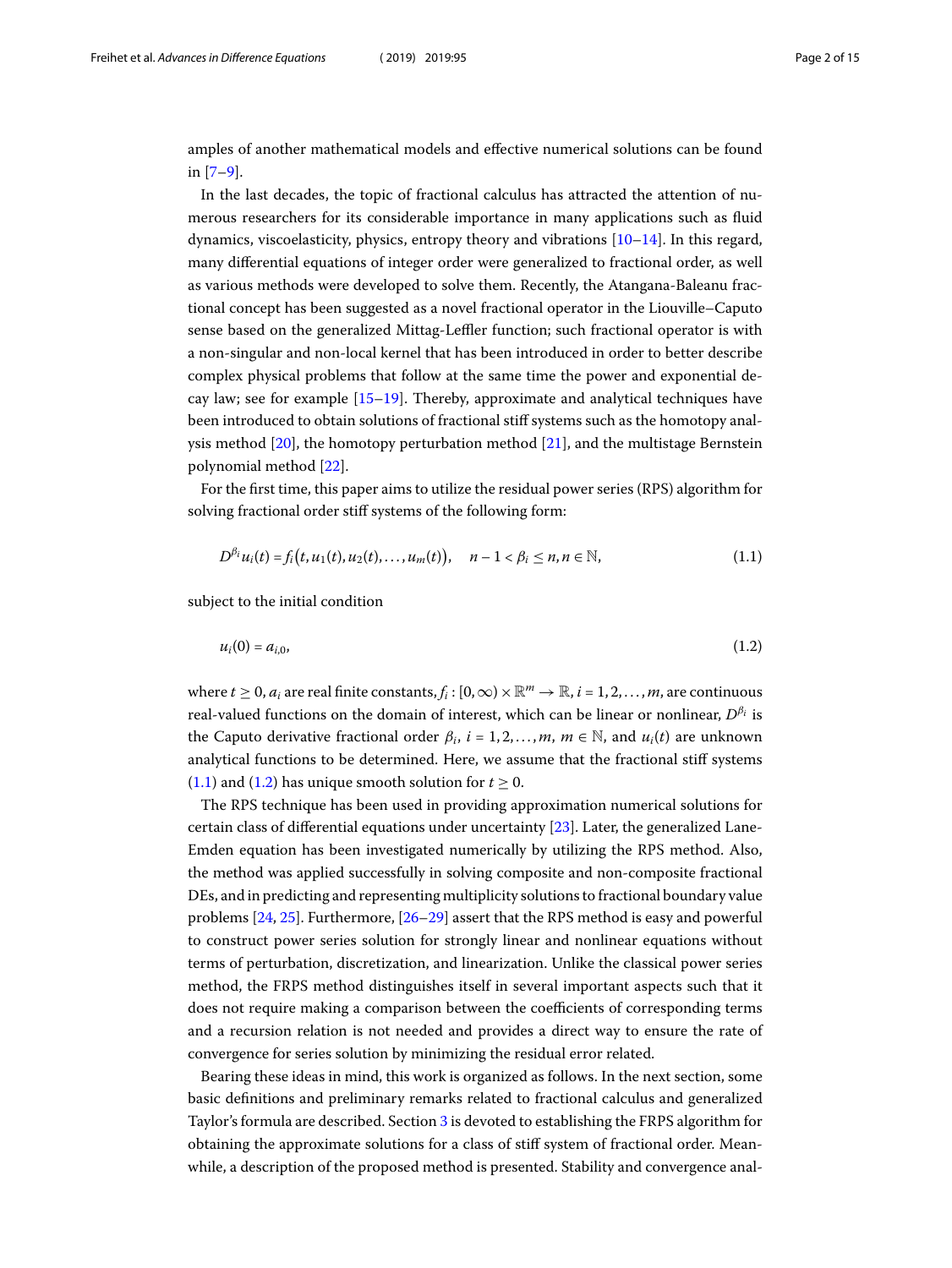yses are also presented. Several numerical applications are given in Sect. [4](#page-6-0) to illustrate the simplicity, accuracy, applicability and reliability of the presented method. Further, a comparison between the numerical results of the FRPS method and another approximate method, namely, the reproducing kernel Hilbert space method, has been given. Finally, a brief conclusion is given in the last section.

#### **2 Fundamentals concepts**

The purpose of this section is to present some basic definitions and facts related to fractional calculus and fractional power series, which are used in subsequent sections of this study.

**Definition 2.1** ([[30\]](#page-14-20)) The Riemann–Liouville fractional integral operator of order  $\beta > 0$ is defined by

$$
\left(J_a^{\beta} u\right)(t) = \frac{1}{\Gamma(\beta)} \int_a^t u(\xi)(t - \xi)^{\beta - 1} d\xi, \quad t > 0.
$$
\n(2.1)

For  $\beta = 0$ , it yields  $(J_a^{\beta} u)(t) = u(t)$ .

**Definition 2.2** ([\[30](#page-14-20)]) For  $n-1 < \beta < n$ ,  $n \in \mathbb{N}$ . The Caputo fractional derivative operator of order  $\beta$  is defined by

$$
\left(D_a^{\beta} u\right)(t) = \frac{1}{\Gamma(n-\beta)} \int_a^t u^{(n)}(\xi)(t-\xi)^{n-\beta-1} d\xi, \quad t > 0. \tag{2.2}
$$

Specially,  $D_a^{\beta}u(t) = u^{(n)}(t)$  for  $\beta = n$ .

The operators  $D_a^{\beta}$  and  $J_a^{\beta}$  satisfy the following properties:

- $D_a^{\beta}c = 0$  for any constant  $c \in \mathbb{R}$ . (2.3)
- $D_a^{\beta}(t-a)^q = \frac{\Gamma(q+1)}{\Gamma(q-\beta+1)}(t-a)^{q-\beta}$  for  $n-1 < \beta < n, q > n-1$ ,

<span id="page-2-2"></span><span id="page-2-1"></span><span id="page-2-0"></span>and is equal to zero otherwise. (2.4)

•  $J_a^{\beta} J_a^{\alpha} u = J_a^{\alpha} J_a^{\beta} u = J_a^{\alpha + \beta}$  $a^{a+p} u.$  (2.5)

• 
$$
J_a^{\beta} c = \frac{c}{\Gamma(\beta + 1)} (t - a)^{\beta}
$$
 for any constant  $c \in \mathbb{R}$ . (2.6)

• 
$$
(J_a^{\beta} D_a^{\beta} u)(t) = u(t) - \sum_{k=0}^{n-1} \frac{u^{(k)}(a)}{k!} (t-a)^k
$$

for  $u \in C^n[a, b]$  and  $n - 1 < \beta \le n$ , with  $n \in \mathbb{N}$ .

Moreover, if 
$$
\beta \ge 0
$$
,  $u \in C[a, b]$ , then  $D^{\beta} J^{\beta} u(t) = u(t)$ . (2.7)

**Definition 2.3** ([\[26\]](#page-14-18)) A power series (PS) expansion at  $t = t_0$  of the following form:

$$
\sum_{m=0}^{\infty} a_m (t-t_0)^{m\beta} = a_0 + a_1 (t-t_0)^{\beta} + a_1 (t-t_0)^{2\beta} + \cdots
$$

for  $n-1 < \beta \le n$ ,  $n \in \mathbb{N}$  and  $t \le t_0$ , is called the fractional power series (FPS).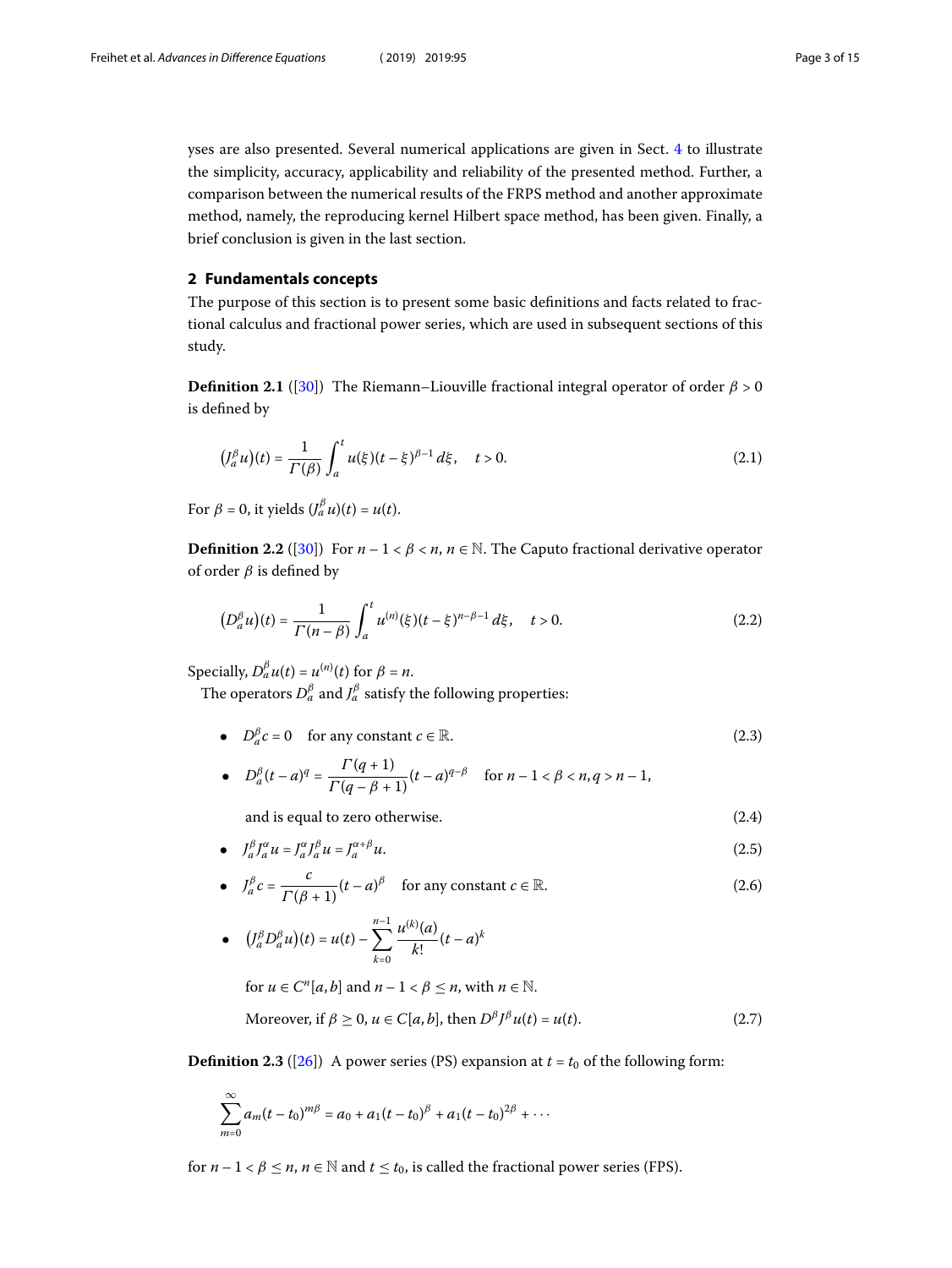**Theorem 2.1** ([[25](#page-14-17)]) There are only three possibilities for the FPS  $\sum_{m=0}^{\infty} a_m (t-t_0)^{m\beta}$ , which are:

- (1) The series converges only for  $t = t_0$ . That is; the radius of convergence equals zero.
- <span id="page-3-4"></span>(2) The series converges for all  $t \geq t_0$ . That is; the radius of convergence equals  $\infty$ .
- (3) The series converges for  $t \in [t_0,t_0+R)$ , for some positive real number R and diverges for  $t > t_0 + R$ . Here, R is the radius of convergence for the FPS.

<span id="page-3-0"></span>**Theorem 2.2** ([\[25](#page-14-17)]) Suppose that  $u(t)$  has a FPS representation at  $t = t_0$  of the form

$$
u(t) = \sum_{m=0}^{\infty} c_m (t - t_0)^{m\beta}.
$$
 (2.8)

If  $u(t) \in C[t_0, t_0 + R)$ , and  $D^{m\beta}u(t) \in C(t_0, t_0 + R)$ , for  $m = 0, 1, 2, \ldots$ , then the coefficients  $c_m$ will be of the form  $c_m = \frac{\mathcal{D}_t^{m\beta}u(t_0)}{\Gamma(m\beta+1)}$ , where  $\mathcal{D}^{m\beta} = \mathcal{D}^{\beta} \cdot \mathcal{D}^{\beta} \cdots \mathcal{D}^{\beta}$  (m times).

#### **3 Fractional residual power series method**

In this section, we are intending to use the FRPS method for solving a class of stiff systems offractional order described in  $(1.1)$  $(1.1)$  and  $(1.2)$  through substituting the FPS expansions within truncation residual functions will be used. To do so, we assume that the FPS solution of the fractional stiff systems  $(1.1)$  and  $(1.2)$  at  $t = 0$  has the following form:

<span id="page-3-1"></span>
$$
u_i(t) = \sum_{n=0}^{\infty} a_{i,n} \frac{t^{n\beta_i}}{\Gamma(1+n\beta_i)}.
$$
\n(3.1)

The aim of the FRPS algorithm is obtaining a supportive approximate solution to the proposed model. Thus, by using the initial conditions in Eq. [\(1.2](#page-1-1)),  $u_i(0) = a_{i,0}$ , as initial iterativeapproximation of  $u_i(t)$ , Eq. ([3.1\)](#page-3-1) can be written as

<span id="page-3-2"></span>
$$
u_i(t) = a_{i,0} + \sum_{n=1}^{\infty} a_{i,n} \frac{t^{n\beta_i}}{\Gamma(1 + n\beta_i)}.
$$
 (3.2)

Consequently, the suggested solution  $u_i(t)$  can be approximated by the following kthtruncated series:

$$
u_{i,k}(t) = a_{i,0} + \sum_{n=1}^{k} a_{i,n} \frac{t^{n\beta_i}}{\Gamma(1 + n\beta_i)}.
$$
\n(3.3)

According to the RPS algorithm, the residual function will be defined as

<span id="page-3-3"></span>
$$
\text{Res } u_i(t) = D^{\beta_i} u_i(t) - f_i(t, u_1(t), u_2(t), \dots, u_m(t)), \quad i = 1, 2, \dots, m, 0 \le t < R. \tag{3.4}
$$

Therefore, the kth-residual function Res  $u_{i,k}(t)$ , for  $k = 1, 2, 3, \ldots, n$ , can be given by

$$
\text{Res } u_{i,k}(t) = D^{\beta_i} u_{i,k}(t) - f_i(t, u_{1,k}(t), u_{2,k}(t), \dots, u_{m,k}(t)), \quad i = 1, 2, \dots, m. \tag{3.5}
$$

As in [\[25](#page-14-17)[–27\]](#page-14-21), we have Res  $u_i(t) = 0$ , and  $\lim_{k \to \infty}$  Res  $u_{i,k}(t) = \text{Res } u_i(t)$ , for each  $t \ge 0$ . As a matter of fact, this yields  $D^{n\beta_i}$  Res  $u_{i,k}(t) = 0$  for  $n = 0, 1, 2, ..., k$ ,  $i = 1, 2, ..., m$ , and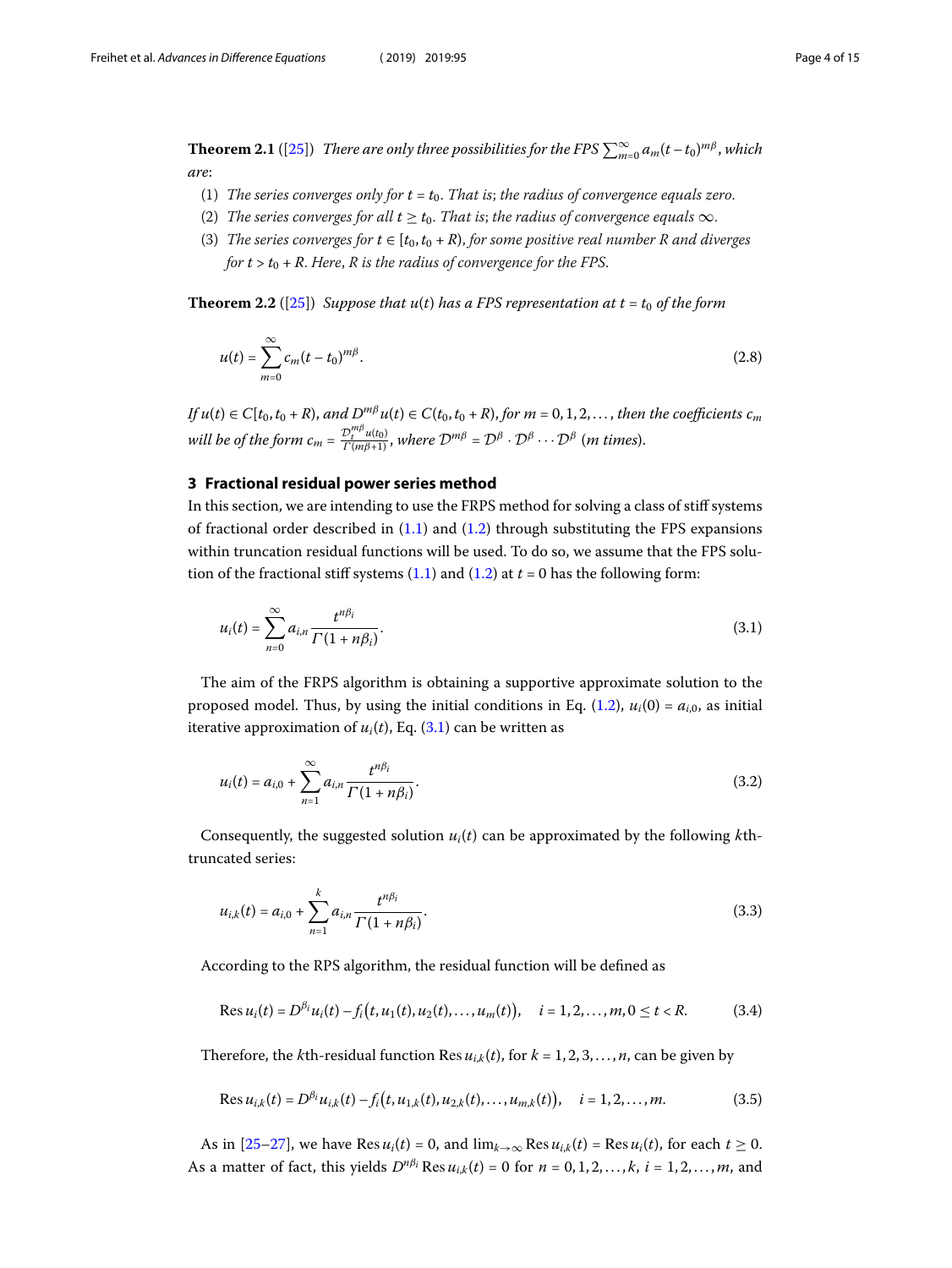$D^{n\beta_i}$  Res  $u_i(0) = D^{n\beta_i}$  Res  $u_{i,k}(0) = 0$ . As a result, to determine the unknown coefficients of Eq.([3.3](#page-3-2)), one can seek the solution of the following fractional equation:

<span id="page-4-0"></span>
$$
D^{(k-1)\beta_i} \operatorname{Res} u_{i,k}(0) = 0, \quad i = 1, 2, ..., m, k = 1, 2, 3, ... \tag{3.6}
$$

To illustrate the basic idea of the FRPS algorithm for finding the first unknown coefficient  $a_{i,1}$ , we substitute  $u_{i,1}(t) = a_{i,0} + a_{i,1} \frac{t^{\beta_i}}{\Gamma(1 + t)}$  $\frac{t^{p}t^{r}}{\Gamma(1+\beta_{i})}$ in the *k*th-residual function Eq. ([3.5\)](#page-3-3) with  $k = 1$ , Res  $u_{i,1}(t)$ , to get

Res 
$$
u_i
$$
, 1(t)  
\n=  $D^{\beta_i}u_{i,1}(t) - f_i(t, u_{1,1}(t), u_{2,1}(t), ..., u_{m,1}(t))$   
\n=  $D^{\beta_i}$  $\left(a_{i,0} + a_{i,1} \frac{t^{\beta_i}}{\Gamma(1 + \beta_i)}\right)$   
\n $-f_i\left(t, a_{1,0} + a_{1,1} \frac{t^{\beta_i}}{\Gamma(1 + \beta_i)}, a_{2,0} + a_{2,1} \frac{t^{\beta_i}}{\Gamma(1 + \beta_i)}, ..., a_{m,0} + a_{m,1} \frac{t^{\beta_m}}{\Gamma(1 + \beta_m)}\right)$ .

Based on Eq. [\(3.6](#page-4-0)) and then using the fact Res  $u_{i,1}(0) = 0$ , it yields  $a_{i,1} = f_i(0, a_{1,0}, a_{2,0},$  $..., a_{m,0}$ ). Therefore, the first FRPS approximated of IVPs [\(1.1](#page-1-0)) and [\(1.2](#page-1-1)) will be

$$
u_{i,1}(t) = a_{i,0} + f_i(0, a_{1,0}, a_{2,0}, \ldots, a_{m,0}) \frac{t^{\beta_i}}{\Gamma(1+\beta_i)}.
$$

Likewise, to obtain the second unknown coefficient  $a_{i,2}$ , we substitute  $u_{i,2}(t) = a_{i,0}$  +  $a_{i,1} \frac{t^{\beta_i}}{\Gamma(1 + 1)}$  $\frac{t^{\beta_i}}{\Gamma(1+\beta_i)} + a_{i,2} \frac{t^{2\beta_i}}{\Gamma(1+2i)}$  $\frac{t^{2\mu_1}}{\Gamma(1+2\beta_1)}$  in the *k*th-residual function Eq. [\(3.5](#page-3-3)) with  $k = 2$ , Res  $u_{i,2}(t)$ , to get

$$
\operatorname{Res} u_i, 2(t) = D^{\beta_i} u_{i,2}(t) - f_i(t, u_{1,2}(t), u_{2,2}(t), \dots, u_{m,2}(t))
$$
\n
$$
= D^{\beta_i} \left( a_{i,0} + a_{i,1} \frac{t^{\beta_i}}{\Gamma(1 + \beta_i)} + a_{i,2} \frac{t^{2\beta_i}}{\Gamma(1 + 2\beta_i)} \right)
$$
\n
$$
-f_i \left( t, a_{1,0} + a_{1,1} \frac{t^{\beta_i}}{\Gamma(1 + \beta_i)} + a_{1,2} \frac{t^{2\beta_i}}{\Gamma(1 + 2\beta_i)} \right) \dots,
$$
\n
$$
a_{m,0} + a_{m,1} \frac{t^{\beta_m}}{\Gamma(1 + \beta_m)} + a_{m,2} \frac{t^{2\beta_i}}{\Gamma(1 + 2\beta_i)} \right).
$$

Therefore, applying the operator  $D^{\beta_i}$  on Res  $u_i$ , 2(*t*) will show that

$$
D^{\beta_i} \operatorname{Res} u_i, 2(t) = D^{2\beta_i} \left( a_{i,0} + a_{i,1} \frac{t^{\beta_i}}{\Gamma(1+\beta_i)} + a_{i,2} \frac{t^{2\beta_i}}{\Gamma(1+2\beta_i)} \right)
$$

$$
-D^{\beta_i} \left( f_i \left( t, a_{1,0} + a_{1,1} \frac{t^{\beta_i}}{\Gamma(1+\beta_i)} + a_{1,2} \frac{t^{2\beta_i}}{\Gamma(1+2\beta_i)} \right) \right)
$$

$$
a_{m,0} + a_{m,1} \frac{t^{\beta_m}}{\Gamma(1+\beta_m)} + a_{m,2} \frac{t^{2\beta_i}}{\Gamma(1+2\beta_i)} \right) \Bigg).
$$

Consequently, by using the fact  $D^{\beta_i}$  Res  $u_{i,2}(0) = 0$ , the second unknown coefficient  $u_{i,2}$ will be given by  $u_{i,2} = f_i(0, a_{1,1}, a_{2,1},..., a_{m,1})$ . Therefore, the second FRPS approximated of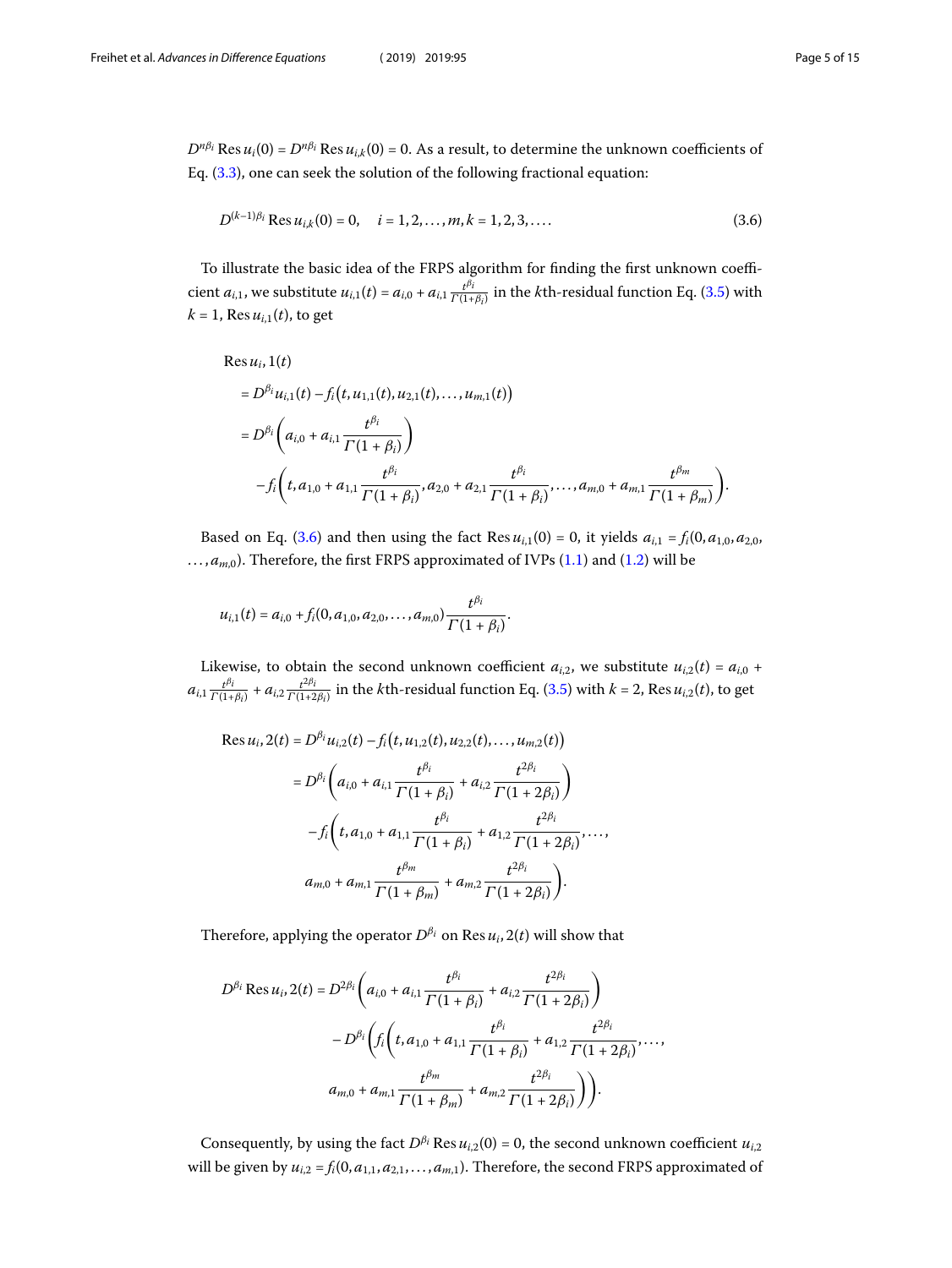<span id="page-5-0"></span>IVPs $(1.1)$  $(1.1)$  and  $(1.2)$  $(1.2)$  will be as

$$
u_{i,1}(t) = a_{i,0} + f_i(0, a_{1,0}, a_{2,0}, \ldots, a_{m,0}) \frac{t^{\beta_i}}{\Gamma(1+\beta_i)} + f_i(0, a_{1,1}, a_{2,1}, \ldots, a_{m,1}) \frac{t^{2\beta_i}}{\Gamma(1+2\beta_i)}.
$$

By repeating the same routine until arbitrary order, the other unknown coefficients,  $a_{ik}$ , will be obtained[[31,](#page-14-22) [32](#page-14-23)].

**Lemma 3.1** Suppose that  $u(t) \in C[t_0, t_0 + R)$ ,  $R > 0$ ,  $D_{t_0}^{j\beta}u(t) \in C(t_0, t_0 + R)$ , and  $0 < \beta \le 1$ . Then, for any  $j \in \mathbb{N}$ , we have

<span id="page-5-2"></span> $\overline{\phantom{a}}$ 

$$
(J_{t_0}^{j\beta} D_{t_0}^{j\beta} u)(t) - (J_{t_0}^{(j+1)\beta} D_{t_0}^{(j+1)\beta} u)(t) = \frac{D_{t_0}^{j\beta} u(t_0)}{\Gamma(j\beta + 1)} (t - t_0)^{j\beta}.
$$

ProofUsing property ([2.5\)](#page-2-0) of the fractional integral operator, we can write

$$
\begin{split} \left(J_{t_0}^{j\beta}D_{t_0}^{j\beta}u\right)(t)-\left(J_{t_0}^{(j+1)\beta}D_{t_0}^{(j+1)\beta}u\right)(t)&=\left(J_{t_0}^{j\beta}D_{t_0}^{j\beta}u\right)(t)-\left(J_{t_0}^{\beta}J_{t_0}^{j\beta}D_{t_0}^{\beta}D_{t_0}^{j\beta}u\right)(t)\\ &=\left(J_{t_0}^{j\beta}D_{t_0}^{j\beta}u\right)(t)-\left(J_{t_0}^{\beta}\left(J_{t_0}^{j\beta}D_{t_0}^{j\beta}\right)D_{t_0}^{\beta}u\right)(t)\\ &=J_{t_0}^{j\beta}\left[\left(D_{t_0}^{j\beta}u\right)(t)-\left(J_{t_0}^{j\beta}D_{t_0}^{j\beta}\right)\left(D_{t_0}^{\beta}u\right)\right](t). \end{split}
$$

Applying [\(2.7](#page-2-1)) for  $(J_{t_0}^{j\beta} D_{t_0}^{j\beta})(D_{t_0}^{\beta} u)(t)$ , we get

$$
\begin{split}\n&\left(J_{t_0}^{j\beta} D_{t_0}^{j\beta} u\right)(t) - \left(J_{t_0}^{(j+1)\beta} D_{t_0}^{(j+1)\beta} u\right)(t) \\
&= J_{t_0}^{j\beta} \left[ \left(D_{t_0}^{j\beta} u\right)(t) - \left(D_{t_0}^{j\beta} u\right)(t) + D_{t_0}^{j\beta} u(t_0) \right] \\
&= J_{t_0}^{j\beta} \left[ D_{t_0}^{j\beta} u(t_0) \right] = \frac{D_{t_0}^{j\beta} u(t_0)}{\Gamma(j\beta + 1)} (t - t_0)^{j\beta}, \quad \text{by using (2.6) with } c = D_{t_0}^{j\beta} u(t_0). \quad \Box\n\end{split}
$$

**Theorem 3.1** Let  $u(t)$  has the FPS in  $(2.8)$  $(2.8)$  with radius of convergence  $R > 0$ , and suppose that  $u(t) \in C[t_0, t_0 + R)$ ,  $D_{t_0}^{\beta} u(t) \in C(t_0, t_0 + R)$  for  $j = 0, 1, 2, ..., N + 1$ . Then

$$
u(t) = u_N(t) + R_N(\zeta), \qquad (3.7)
$$

where 
$$
u_N(t) = \sum_{j=0}^N \frac{D_{t_0}^{j\beta} u(t_0)}{\Gamma(j\beta+1)} (t-t_0)^{j\beta}
$$
 and  $R_N(\zeta) = \frac{D_{t_0}^{(N+1)\beta} u(\zeta)}{\Gamma((N+1)\beta+1)} (t-t_0)^{(N+1)\beta}$ , for some  $\zeta \in (t_0, t)$ .

Proof First, we notice that

<span id="page-5-1"></span>
$$
u(t) - (J_{t_0}^{(N+1)\beta} D_{t_0}^{(N+1)\beta} u)(t) = \sum_{j=0}^N \bigl[ (J_{t_0}^{j\beta} D_{t_0}^{j\beta} u)(t) - (J_{t_0}^{(j+1)\beta} D_{t_0}^{(j+1)\beta} u)(t) \bigr].
$$

Using Lemma [3.1,](#page-5-0) we get

$$
u(t) - \left(J_{t_0}^{(N+1)\beta} D_{t_0}^{(N+1)\beta} u\right)(t) = \sum_{j=0}^N \frac{D_{t_0}^{j\beta} u(t_0)}{\Gamma(j\beta + 1)} (t - t_0)^{j\beta}.
$$
 (3.8)

So,

$$
u(t) = \sum_{j=0}^N \frac{D_{t_0}^{j\beta} u(t_0)}{\Gamma(j\beta + 1)} (t - t_0)^{j\beta} + (J_{t_0}^{(N+1)\beta} D_{t_0}^{(N+1)\beta} u)(t).
$$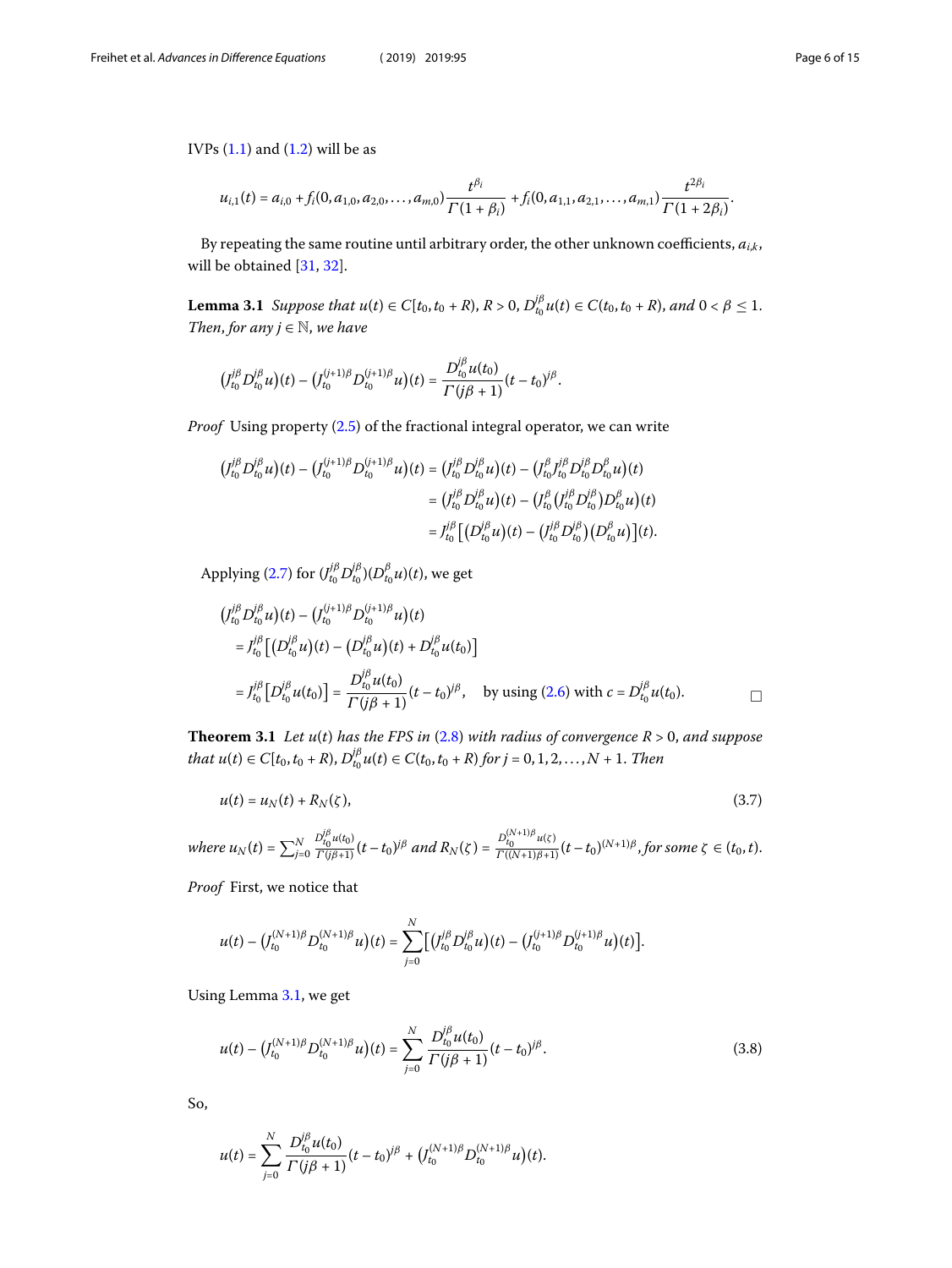But

$$
\begin{split}\n&\left(J_{t_0}^{(N+1)\beta} D_{t_0}^{(N+1)\beta} u\right)(t) \\
&= J_{t_0}^{(N+1)\beta} \left(D_{t_0}^{(N+1)\beta} u\right)(t) \\
&= \frac{1}{\Gamma((N+1)\beta)} \int_{t_0}^t D_{t_0}^{(N+1)\beta} u(\tau) (t-\tau)^{(N+1)\beta-1} d\tau \\
&= \frac{D_{t_0}^{(N+1)\beta} u(\zeta)}{\Gamma((N+1)\beta)} \int_{t_0}^t (t-\tau)^{(N+1)\beta-1} d\tau \quad \text{(by the mean value theorem for integrals)} \\
&= \frac{D_{t_0}^{(N+1)\beta} u(\zeta)}{\Gamma((N+1)\beta)} \frac{(t-t_0)^{(N+1)\beta}}{(N+1)\beta} \\
&= \frac{D_{t_0}^{(N+1)\beta} u(\zeta)}{\Gamma((N+1)\beta+1)} (t-t_0)^{(N+1)\beta}.\n\end{split}
$$

Finally, we substitute in  $(3.8)$  to get  $(3.7)$ .

*Remark* 1 The formula of  $u_N(t)$  in the previous theorem gives an approximation of  $u(t)$ , and  $R_N(\zeta)$  is the truncation (the remainder) error that results from approximating  $u(t)$  by  $u_N(t)$ . Moreover, if  $|D_{t_0}^{(N+1)\beta}u(\zeta)| < M$  on  $[t_0,t_0+R)$ , then the upper bound of the error can be computed by

<span id="page-6-1"></span>
$$
|R_N(\zeta)| \leq \left|\sup_{t \in [t_0,t_0+R]} \frac{M(t-t_0)^{(N+1)\beta}}{\Gamma((N+1)\beta+1)}\right|.
$$

*Remark*2 For solving stiff system in  $(1.1)$  $(1.1)$  using the FRPS technique, we put

$$
u_i(t) = \sum_{n=0}^{\infty} a_{i,n} \frac{t^{n\beta_i}}{\Gamma(1 + n\beta_i)} \quad \forall i = 1, 2, ..., m.
$$
 (3.9)

<span id="page-6-0"></span>So,if we assume that each  $u_i(t)$  has the FPS in ([3.9](#page-6-1)) with radius of convergence  $R_i > 0$ , and that  $u_i(t) \in C[0,R_i)$ ,  $D_0^{j\beta_i}u_i(t) \in C(0,R_i)$  for  $j = 0,1,2,...,N + 1$ , then  $u_i(t) = u_{iN}(t) +$  $R_{iN}(\zeta)$ , ∀*i*. The approximate solution  $\bm{U_N}(t) = (u_{1N}(t), u_{2N}(t), \ldots, u_{mN}(t))^T$  converges to the exact solution  $\mathbf{U}(t) = (u_1(t), u_2(t), \dots, u_m(t))^T$  as  $N \to \infty$ ,  $\forall t \in [0, R)$ , where  $R =$  $min\{R_1, R_2, \ldots, R_m\}$  and the remainder error equals

 $R_N(\zeta) = \max \big\{ R_{1N}(\zeta), R_{2N}(\zeta), \ldots, R_{mN}(\zeta) \big\}.$ 

#### **4 Numerical applications**

To confirm the high degree of accurateness and efficiency of the proposed FRPS method for solving stiff systems of fractional order, numerical patterns and examples are applied in this section. Also, we make a comparison with another numerical technique, namely, the reproducing kernel Hilbert space method. The reader can find a description and applications for this method in[[33](#page-14-24)[–36](#page-14-25)]. Computations were performed by using the Mathematica package.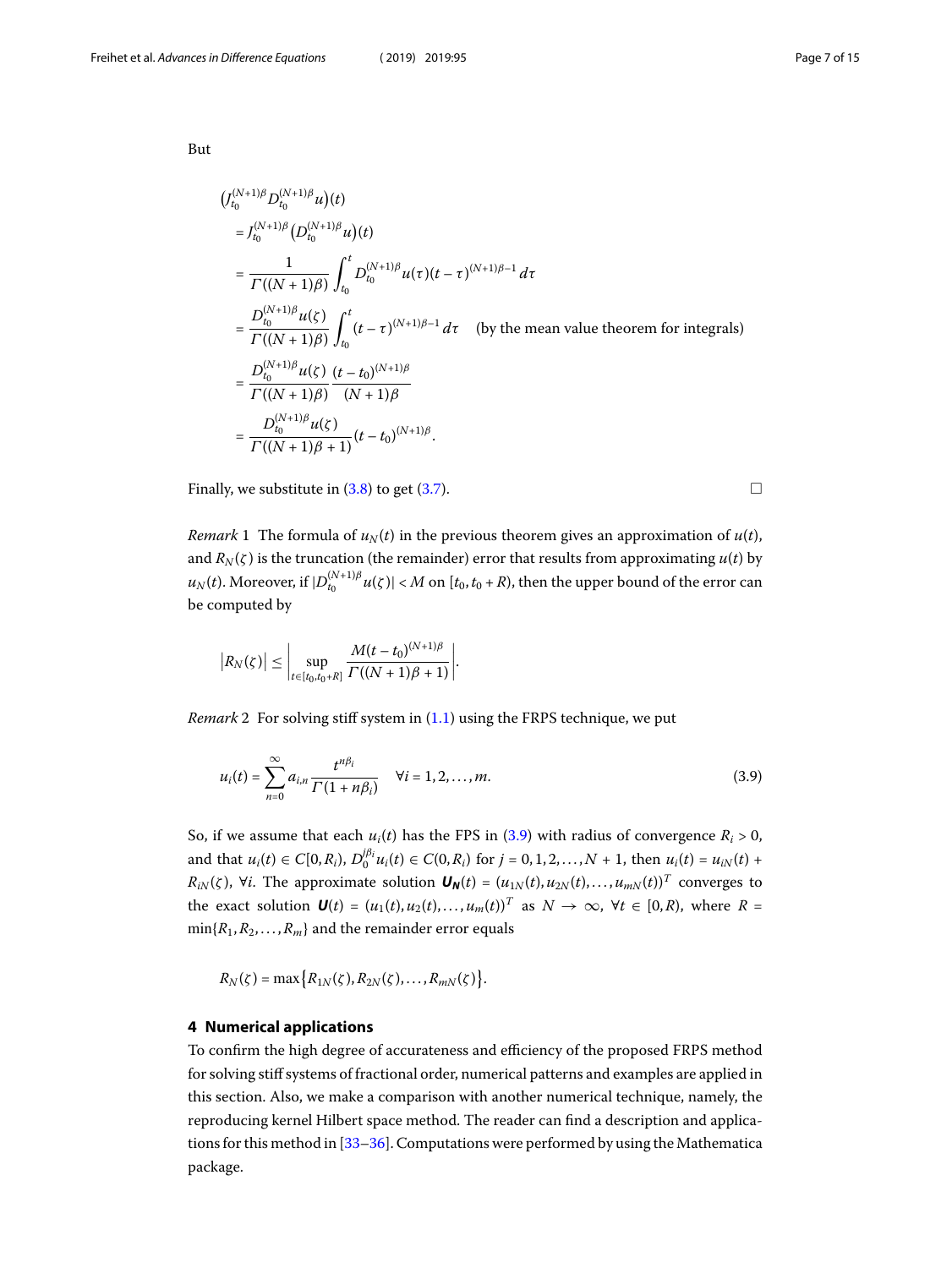<span id="page-7-0"></span>Example 4.1 Consider the following fractional-order stiff system:

$$
D_0^{\alpha}u(t) = -u(t) + 95v(t), \quad 0 < \alpha \le 1,
$$
  

$$
D_0^{\alpha}v(t) = -u(t) - 97v(t),
$$

subject to the initial conditions

$$
u(0) = 1,
$$
  $v(0) = 1.$ 

The exact solution of this system when  $\alpha = 1$  is

$$
u(t) = \frac{1}{47} (95e^{-2t} - 48e^{-96t}), \qquad v(t) = \frac{1}{47} (48e^{-96t} - e^{-2t}).
$$

For $k = 1$ , the first truncated power series approximations from Eq. ([3.3\)](#page-3-2) have the forms

$$
u_1(t) = 1 + \frac{c_1}{\Gamma(1+\alpha)}t^{\alpha}, \qquad v_1(t) = 1 + \frac{d_1}{\Gamma(1+\alpha)}t^{\alpha}
$$

and the first residual functions are

$$
\begin{aligned} \text{Res } u_1(t) &= D_0^\alpha u_1(t) + u_1(t) - 95v_1(t) \\ &= D_0^\alpha \left( 1 + \frac{c_1}{\Gamma(1+\alpha)} t^\alpha \right) + 1 + \frac{c_1}{\Gamma(1+\alpha)} t^\alpha - 95 \left( 1 + \frac{d_1}{\Gamma(1+\alpha)} t^\alpha \right), \\ \text{Res } v_1(t) &= D_0^\alpha v_1(t) + u_1(t) - 95v_1(t) \\ &= D_0^\alpha \left( 1 + \frac{d_1}{\Gamma(1+\alpha)} t^\alpha \right) + 1 + \frac{c_1}{\Gamma(1+\alpha)} t^\alpha + 97 \left( 1 + \frac{d_1}{\Gamma(1+\alpha)} t^\alpha \right). \end{aligned}
$$

From [\(3.6](#page-4-0)), Res  $u_1(0) = 0$  and Res  $v_1(0) = 0$ , which gives  $c_1 = 94$  and  $d_1 = -98$ . So

$$
u_1(t) = 1 + \frac{94t^{\alpha}}{\Gamma[1+\alpha]} \quad \text{and} \quad v_1(t) = 1 - \frac{98t^{\alpha}}{\Gamma[1+\alpha]}.
$$

For  $k = 2$ , the second truncated power series approximations have the forms

$$
u_2(t) = 1 + \frac{94}{\Gamma(1+\alpha)}t^{\alpha} + \frac{c_2}{\Gamma(1+2\alpha)}t^{2\alpha}, \qquad v_2(t) = 1 - \frac{98}{\Gamma(1+\alpha)}t^{\alpha} + \frac{d_2}{\Gamma(1+2\alpha)}t^{2\alpha},
$$

and the second residual functions are

$$
\begin{aligned} \text{Res}\,u_2(t) &= D_0^{\alpha} u_2(t) + u_2(t) - 95v_2(t) \\ &= D_0^{\alpha} \left( 1 + \frac{94}{\Gamma(1+\alpha)} t^{\alpha} + \frac{c_2}{\Gamma(1+2\alpha)} t^{2\alpha} \right) + 1 + \frac{94}{\Gamma(1+\alpha)} t^{\alpha} + \frac{c_2}{\Gamma(1+2\alpha)} t^{2\alpha} \\ &- 95 \left( 1 - \frac{98}{\Gamma(1+\alpha)} t^{\alpha} + \frac{d_2}{\Gamma(1+2\alpha)} t^{2\alpha} \right), \end{aligned}
$$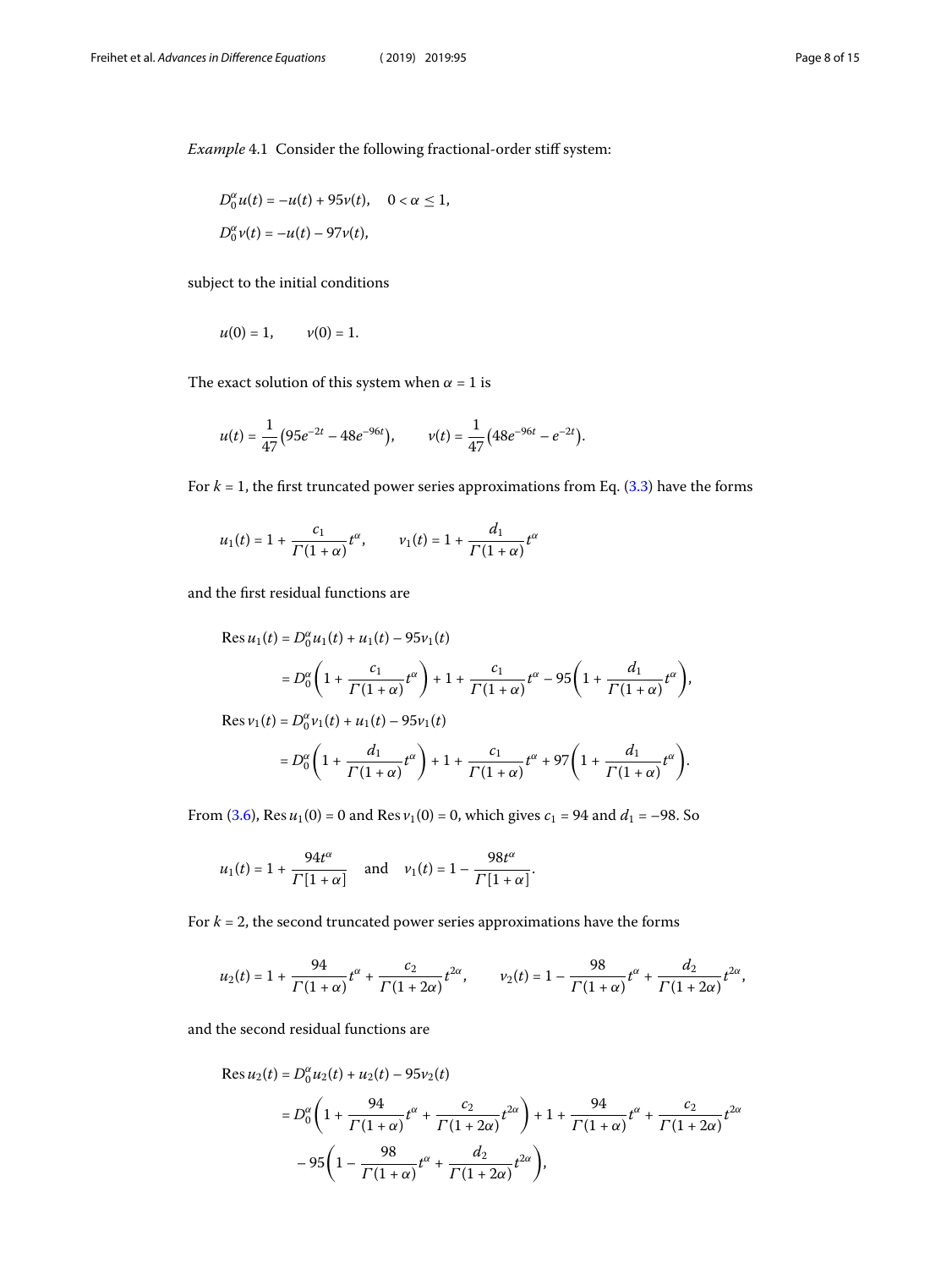$$
=D_0^{\alpha}\left(1+\frac{94}{\Gamma(1+\alpha)}t^{\alpha}+\frac{c_2}{\Gamma(1+2\alpha)}t^{2\alpha}\right)+1+\frac{94}{\Gamma(1+\alpha)}t^{\alpha}+\frac{c_2}{\Gamma(1+2\alpha)}t^{2\alpha}+97\left(1-\frac{98}{\Gamma(1+\alpha)}t^{\alpha}+\frac{d_2}{\Gamma(1+2\alpha)}t^{2\alpha}\right).
$$

From [\(3.6](#page-4-0)),  $D_0^{\alpha}$  Res  $u_2(0) = 0$  and  $D_0^{\alpha}$  Res  $v_2(0) = 0$ , which gives  $c_2 = -9404$  and  $d_2 = 9412$ . So

$$
u_2(t) = 1 + \frac{94t^{\alpha}}{\Gamma[1+\alpha]} - \frac{9404t^{2\alpha}}{\Gamma[1+2\alpha]} \text{ and}
$$
  

$$
v_2(t) = 1 - \frac{98t^{\alpha}}{\Gamma[1+\alpha]} + \frac{9412t^{2\alpha}}{\Gamma[1+2\alpha]}.
$$

Continuing this process, we get

$$
u_{3}(t) = 1 + \frac{94t^{\alpha}}{\Gamma[1+\alpha]} - \frac{9404t^{2\alpha}}{\Gamma[1+2\alpha]} + \frac{903,544t^{3\alpha}}{\Gamma[1+3\alpha]},
$$
  
\n
$$
v_{3}(t) = 1 - \frac{98t^{\alpha}}{\Gamma[1+\alpha]} + \frac{9412t^{2\alpha}}{\Gamma[1+2\alpha]} - \frac{903,560t^{3\alpha}}{\Gamma[1+3\alpha]},
$$
  
\n
$$
u_{4}(t) = 1 + \frac{94t^{\alpha}}{\Gamma[1+\alpha]} - \frac{9404t^{2\alpha}}{\Gamma[1+2\alpha]} + \frac{903,544t^{3\alpha}}{\Gamma[1+3\alpha]} - \frac{86,741,744t^{4\alpha}}{\Gamma[1+4\alpha]},
$$
  
\n
$$
v_{4}(t) = 1 - \frac{98t^{\alpha}}{\Gamma[1+\alpha]} + \frac{9412t^{2\alpha}}{\Gamma[1+2\alpha]} - \frac{903,560t^{3\alpha}}{\Gamma[1+3\alpha]} + \frac{86,741,776t^{4\alpha}}{\Gamma[1+4\alpha]},
$$
  
\n
$$
u_{5}(t) = 1 + \frac{94t^{\alpha}}{\Gamma[1+\alpha]} - \frac{9404t^{2\alpha}}{\Gamma[1+2\alpha]} + \frac{903,544t^{3\alpha}}{\Gamma[1+3\alpha]} - \frac{86,741,744t^{4\alpha}}{\Gamma[1+4\alpha]} + \frac{8,327,210,464t^{5\alpha}}{\Gamma[1+5\alpha]},
$$
  
\n
$$
v_{5}(t) = 1 - \frac{98t^{\alpha}}{\Gamma[1+\alpha]} + \frac{9412t^{2\alpha}}{\Gamma[1+2\alpha]} - \frac{903,560t^{3\alpha}}{\Gamma[1+3\alpha]} + \frac{86,741,776t^{4\alpha}}{\Gamma[1+4\alpha]} - \frac{8,327,210,528t^{5\alpha}}{\Gamma[1+5\alpha]}.
$$

Some numerical results and tabulated data for  $\alpha = 1$  $\alpha = 1$  and  $k = 200$  are given in Table 1 using the FRPS method. In Table [2,](#page-9-1) numerical results for the same example using the RKHS method have been given. Figures [1](#page-8-0) and [2](#page-9-2) show the comparison between the behavior of the exact solution and the approximate solution using the FRPS and the RK methods, respectively, for  $\alpha = 1$  with step size 0.2.

<span id="page-8-0"></span>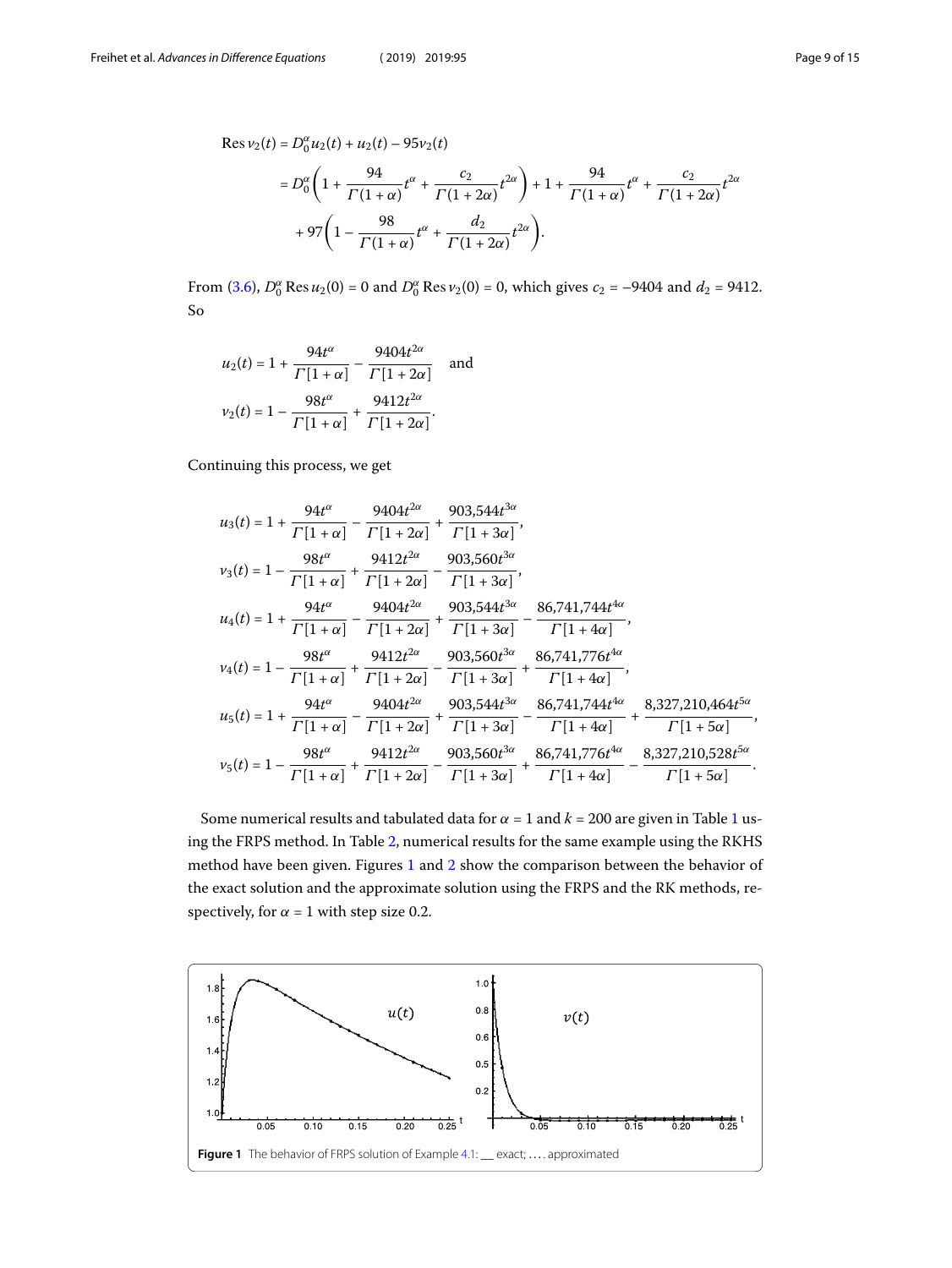<span id="page-9-2"></span>

<span id="page-9-0"></span>**Table 1** Numerical results of the FRPS solutions at different values of t of Example [4.1](#page-7-0)

| t                    | Exact $u(t)$       | Approximation $u(t)$ | Absolute Error                        | Relative Error                            |
|----------------------|--------------------|----------------------|---------------------------------------|-------------------------------------------|
| 0.000                | $\mathbf{1}$ .     | 1.                   | $\Omega$ .                            | $\Omega$                                  |
| 0.025                | 1.830049650419     | 1.8300496504186      | $6.661338147751 \times 10^{-16}$      | $3.639976732996 \times 10^{-16}$          |
| 0.050                | 1.820521847980     | 1.8205218479801      | $4.218847493576 \times 10^{-15}$      | $2.317383610780 \times 10^{-15}$          |
| 0.075                | 1.7389664179059    | 1.7389664179059      | $1.998401444325 \times 10^{-15}$      | $1.149189210181 \times 10^{-15}$          |
| 0.100                | 1.6548121396395    | 1.6548121396396      | $6.017408793468 \times 10^{-14}$      | $3.636309312294 \times 10^{-14}$          |
| 0.125                | 1.574165520630     | 1.5741655206310      | $1.418198891656 \times 10^{-12}$      | $9.009210740996 \times 10^{-13}$          |
| 0.150                | 1.4973979619154    | 1.4973979619805      | $6.508638072944 \times 10^{-11}$      | 4.346632116834 $\times$ 10 <sup>-11</sup> |
| 0.175                | 1.4243694914073    | 1.4243694910746      | $3.326674491433 \times 10^{-10}$      | $2.335541803936 \times 10^{-10}$          |
| 0.200                | 1.3549022160256    | 1.3549022084615      | $7.564062487475 \times 10^{-9}$       | $5.582736818944 \times 10^{-9}$           |
| 0.225                | 1.2888228592360    | 1.2888227498472      | $1.093887884718 \times 10^{-7}$       | $8.487495988131 \times 10^{-8}$           |
| 0.250                | 1.2259662270401    | 1.2259657966770      | $4.303631988556 \times 10^{-7}$       | $3.510400118400 \times 10^{-7}$           |
|                      |                    |                      |                                       |                                           |
| $\ddot{\phantom{1}}$ | Exact $v(t)$       | Approximation $v(t)$ | Absolute Error                        | Relative Error                            |
| 0.000                | 1.                 | 1                    | $\Omega$                              | $\Omega$                                  |
| 0.025                | 0.0724091985828    | 0.0724091985828      | $2.3592239273 \times 10^{-16}$        | $3.2581826253 \times 10^{-15}$            |
| 0.050                | $-0.010847011908$  | $-0.010847011908$    | $3.2734231992 \times 10^{-15}$        | $3.0178110130 \times 10^{-13}$            |
| 0.075                | $-0.0175504650558$ | $-0.0175504650558$   | $1.3850032232 \times 10^{-14}$        | $7.8915471403 \times 10^{-13}$            |
| 0.100                | $-0.0173506334835$ | $-0.0173506334839$   | $3.6409417148 \times 10^{-13}$        | $2.0984488654 \times 10^{-11}$            |
| 0.125                | $-0.0165639544868$ | $-0.0165639544956$   | $8.8100464424 \times 10^{-12}$        | 5.3188062364 $\times$ 10 <sup>-10</sup>   |
| 0.150                | $-0.0157615205520$ | $-0.0157615206823$   | $1.3034362131 \times 10^{-10}$        | $8.2697364688 \times 10^{-9}$             |
| 0.175                | $-0.0149933119699$ | $-0.0149933122356$   | $2.6574836429 \times 10^{-10}$        | $1.7724460401 \times 10^{-8}$             |
| 0.200                | $-0.0142621239543$ | $-0.0142621227122$   | $1.2421122308 \times 10^{-9}$         | $8.7091672654 \times 10^{-8}$             |
| 0.225                | $-0.0135665559925$ | $-0.0135665780247$   | $2.2032217302 \times 10^{-8}$         | $1.6240096100 \times 10^{-6}$             |
| 0.250                | $-0.0129049076149$ | $-0.0129052984430$   | 39082809609 $\times$ 10 <sup>-7</sup> | $3.0285230070 \times 10^{-5}$             |

<span id="page-9-1"></span>**Table 2** Numerical results of the RK solutions at different values of t of Example [4.1](#page-7-0)

|          | Approximation $u(t)$ | Approximation $v(t)$ | Absolute Error $u(t)$        | Absolute Error $v(t)$        |
|----------|----------------------|----------------------|------------------------------|------------------------------|
| $\Omega$ |                      |                      | 0                            | 0.                           |
| 0.025    | 1.831067484          | 0.07135645072        | $1.017833134 \times 10^{-3}$ | $1.052747859 \times 10^{-3}$ |
| 0.050    | 1.820045141          | $-0.01040257192$     | $4.767065702 \times 10^{-4}$ | $4.444399909 \times 10^{-4}$ |
| 0.075    | 1.738843886          | $-0.01745772685$     | $1.225318916 \times 10^{-4}$ | $9.273820249 \times 10^{-5}$ |
| 0.100    | 1.654770941          | $-0.01733692021$     | $4.119853098 \times 10^{-5}$ | $1.371327217 \times 10^{-5}$ |
| 0.125    | 1.574138216          | $-0.01656198091$     | $2.730470746 \times 10^{-5}$ | $1.973578751 \times 10^{-6}$ |
| 0.150    | 1.49737419           | $-0.01576107085$     | $2.377144355 \times 10^{-5}$ | $4.497046152 \times 10^{-7}$ |
| 0.175    | 1.424347792          | $-0.01499306097$     | $2.169909736 \times 10^{-5}$ | $2.510022328 \times 10^{-7}$ |
| 0.200    | 1.354882302          | $-0.01426191185$     | $1.991383853 \times 10^{-5}$ | $2.12102572 \times 10^{-7}$  |
| 0.225    | 1.288804592          | $-0.01356636344$     | $1.826725615 \times 10^{-5}$ | $1.925535892 \times 10^{-7}$ |
| 0.250    | 1.225949491          | $-0.01290473142$     | $1.67357026 \times 10^{-5}$  | $1.761929954 \times 10^{-7}$ |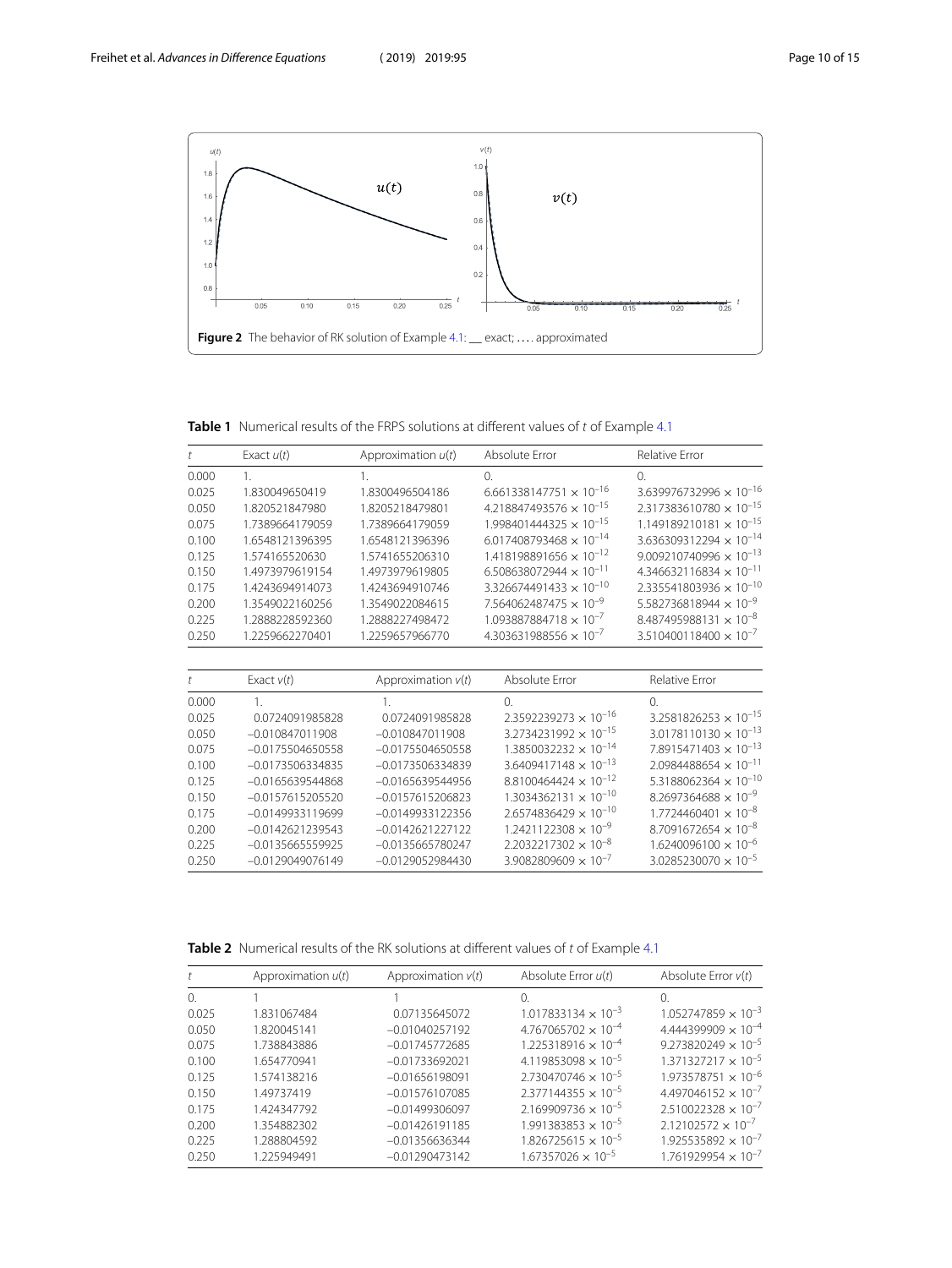<span id="page-10-0"></span>
$$
D_0^{\alpha} u(t) = -1002u(t) + 1000v^2(t), \quad 0 < \alpha \le 1
$$
  

$$
D_0^{\alpha} v(t) = u(t) - v(t) - v^2(t), \quad t \in [0, 2],
$$

subject to the initial conditions  $u(0) = 1$ ,  $v(0) = 1$ .

The exact solution of this system when  $\alpha = 1$  is  $u(t) = e^{-2t}$ ,  $v(t) = e^{-t}$ .

For  $k = 1$ , the first truncated power series approximations have the forms

$$
u_1(t)=1+\frac{c_1}{\Gamma(1+\alpha)}t^{\alpha},\qquad v_1(t)=1+\frac{d_1}{\Gamma(1+\alpha)}t^{\alpha}
$$

and the first residual functions are

Res 
$$
u_1(t)
$$
  
\n
$$
= D_0^{\alpha} u_1(t) + 1002u_1(t) - 1000v_1^2(t)
$$
\n
$$
= D_0^{\alpha} \left( 1 + \frac{c_1}{\Gamma(1+\alpha)} t^{\alpha} \right) + 1002 \left( 1 + \frac{c_1}{\Gamma(1+\alpha)} t^{\alpha} \right) - 1000 \left( 1 + \frac{d_1}{\Gamma(1+\alpha)} t^{\alpha} \right)^2,
$$
\nRes  $u_1(t)$ 

 $\text{Res } v_1(t)$ 

$$
=D_0^{\alpha}v_1(t) - u_1(t) + v_1(t) + v_1^2(t)
$$
  

$$
=D_0^{\alpha} \left(1 + \frac{d_1}{\Gamma(1+\alpha)}t^{\alpha}\right) - \left(1 + \frac{c_1}{\Gamma(1+\alpha)}t^{\alpha}\right)
$$
  

$$
+ \left(1 + \frac{d_1}{\Gamma(1+\alpha)}t^{\alpha}\right) + \left(1 + \frac{d_1}{\Gamma(1+\alpha)}t^{\alpha}\right)^2.
$$

From [\(3.6](#page-4-0)), Res  $u_1(0) = 0$  and Res  $v_1(0) = 0$ , which gives  $c_1 = -2$  and  $d_1 = -1$ . So

$$
u_1(t) = 1 - \frac{2t^{\alpha}}{\Gamma[1 + \alpha]}
$$
 and  $v_1(t) = 1 - \frac{t^{\alpha}}{\Gamma[1 + \alpha]}$ .

For  $k = 2$ , the second truncated power series approximations have the forms

$$
u_2(t) = 1 - \frac{2}{\Gamma(1+\alpha)}t^{\alpha} + \frac{c_2}{\Gamma(1+2\alpha)}t^{2\alpha}, \qquad v_2(t) = 1 - \frac{1}{\Gamma(1+\alpha)}t^{\alpha} + \frac{d_2}{\Gamma(1+2\alpha)}t^{2\alpha},
$$

and the second residual functions are

Res $u_2(t)$ 

$$
=D_0^{\alpha}u_2(t) + 1002u_2(t) - 1000v_2^2(t)
$$
  
=  $D_0^{\alpha} \left(1 - \frac{2}{\Gamma(1+\alpha)}t^{\alpha} + \frac{c_2}{\Gamma(1+2\alpha)}t^{2\alpha}\right) + 1002\left(1 - \frac{2}{\Gamma(1+\alpha)}t^{\alpha} + \frac{c_2}{\Gamma(1+2\alpha)}t^{2\alpha}\right)$   
-  $1000\left(1 - \frac{1}{\Gamma(1+\alpha)}t^{\alpha} + \frac{d_2}{\Gamma(1+2\alpha)}t^{2\alpha}\right)^2$ ,

Res  $v_2(t)$ 

$$
=D_0^{\alpha} \nu_2(t) - u_2(t) + \nu_2(t) + \nu_2^2(t)
$$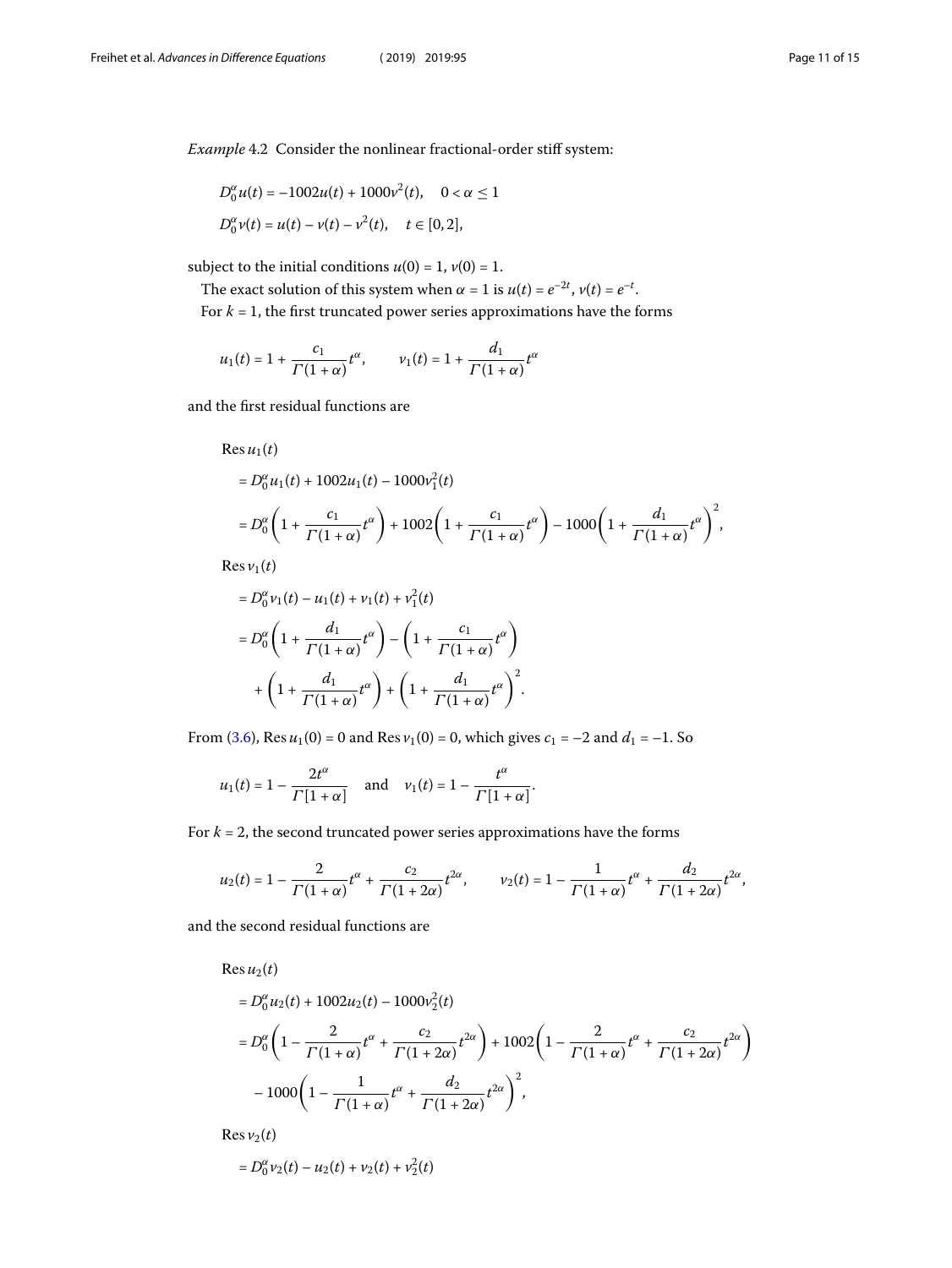$$
=D_0^{\alpha} \left(1 - \frac{1}{\Gamma(1+\alpha)} t^{\alpha} + \frac{d_2}{\Gamma(1+2\alpha)} t^{2\alpha} \right) - \left(1 - \frac{2}{\Gamma(1+\alpha)} t^{\alpha} + \frac{c_2}{\Gamma(1+2\alpha)} t^{2\alpha} \right) + 1 - \frac{1}{\Gamma(1+\alpha)} t^{\alpha} + \frac{d_2}{\Gamma(1+2\alpha)} t^{2\alpha} + \left(1 - \frac{1}{\Gamma(1+\alpha)} t^{\alpha} + \frac{d_2}{\Gamma(1+2\alpha)} t^{2\alpha} \right)^2.
$$

From [\(3.6](#page-4-0)),  $D_0^{\alpha}$  Res  $u_2(0) = 0$  and  $D_0^{\alpha}$  Res  $v_2(0) = 0$ , which gives  $c_2 = 4$  and  $d_2 = 1$ . So

$$
u_2(t) = 1 - \frac{2t^{\alpha}}{\Gamma[1+\alpha]} + \frac{4t^{2\alpha}}{\Gamma[1+2\alpha]}
$$
 and  $v_2(t) = 1 - \frac{t^{\alpha}}{\Gamma[1+\alpha]} + \frac{t^{2\alpha}}{\Gamma[1+2\alpha]}.$ 

Continuing this process, we get

$$
u_{3}(t) = 1 - \frac{2t^{\alpha}}{\Gamma[1+\alpha]} + \frac{4t^{2\alpha}}{\Gamma[1+2\alpha]} - \frac{8t^{3\alpha}(251\Gamma[1+\alpha]^{2} - 125\Gamma[1+2\alpha])}{\Gamma[1+\alpha]^{2}\Gamma[1+3\alpha]},
$$
  
\n
$$
v_{3}(t) = 1 - \frac{t^{\alpha}}{\Gamma[1+\alpha]} + \frac{t^{2\alpha}}{\Gamma[1+2\alpha]} + \frac{t^{3\alpha}(\Gamma[1+\alpha]^{2} - \Gamma[1+2\alpha])}{\Gamma[1+\alpha]^{2}\Gamma[1+3\alpha]},
$$
  
\n
$$
u_{4}(t) = 1 - \frac{2t^{\alpha}}{\Gamma[1+\alpha]} + \frac{4t^{2\alpha}}{\Gamma[1+2\alpha]} - \frac{8t^{3\alpha}(251\Gamma[1+\alpha]^{2} - 125\Gamma[1+2\alpha])}{\Gamma[1+\alpha]^{2}\Gamma[1+3\alpha]}
$$
  
\n+  $(16t^{4\alpha}(12,5876\Gamma[1+\alpha]^{2}\Gamma[1+2\alpha]) - 62,750\Gamma[1+2\alpha]^{2} - 125\Gamma[1+\alpha]\Gamma[1+3\alpha]))$   
\n
$$
/(\Gamma[1+\alpha]^{2}\Gamma[1+2\alpha]\Gamma[1+4\alpha]),
$$
  
\n
$$
v_{4}(t) = 1 - \frac{t^{\alpha}}{\Gamma[1+\alpha]} + \frac{t^{2\alpha}}{\Gamma[1+2\alpha]} + \frac{t^{3\alpha}(\Gamma[1+\alpha]^{2} - \Gamma[1+2\alpha])}{\Gamma[1+\alpha]^{2}\Gamma[1+3\alpha]} + \frac{t^{4\alpha}(-2011\Gamma[1+\alpha]^{2}\Gamma[1+2\alpha] + 1003\Gamma[1+2\alpha]^{2} + 2\Gamma[1+\alpha]\Gamma[1+3\alpha])}{\Gamma[1+\alpha]^{2}\Gamma[1+2\alpha]\Gamma[1+2\alpha]}.
$$

Some numerical results and tabulated data using the FRPS method for  $\alpha = 1$  and  $k = 20$ are given in Table [3](#page-12-0) and Fig. [3.](#page-11-0)

To show the accuracy of this method, the RKHS method for the same example with  $k = 1000$  are applied and the results are summarized in Table [4](#page-12-1) and Fig. [4.](#page-12-2) For fractional derivatives, we take  $k = 10$  and apply the RPS method for  $\alpha_i = 0.95 + 0.005i$ ,  $i = 0, 1, ..., 9$ as shown in Fig. [5.](#page-13-4) Figure [6](#page-13-5) shows the results for  $\alpha_i = 0.1 + 0.1i$ ,  $i = 0, 1, ..., 9$ .

<span id="page-11-0"></span>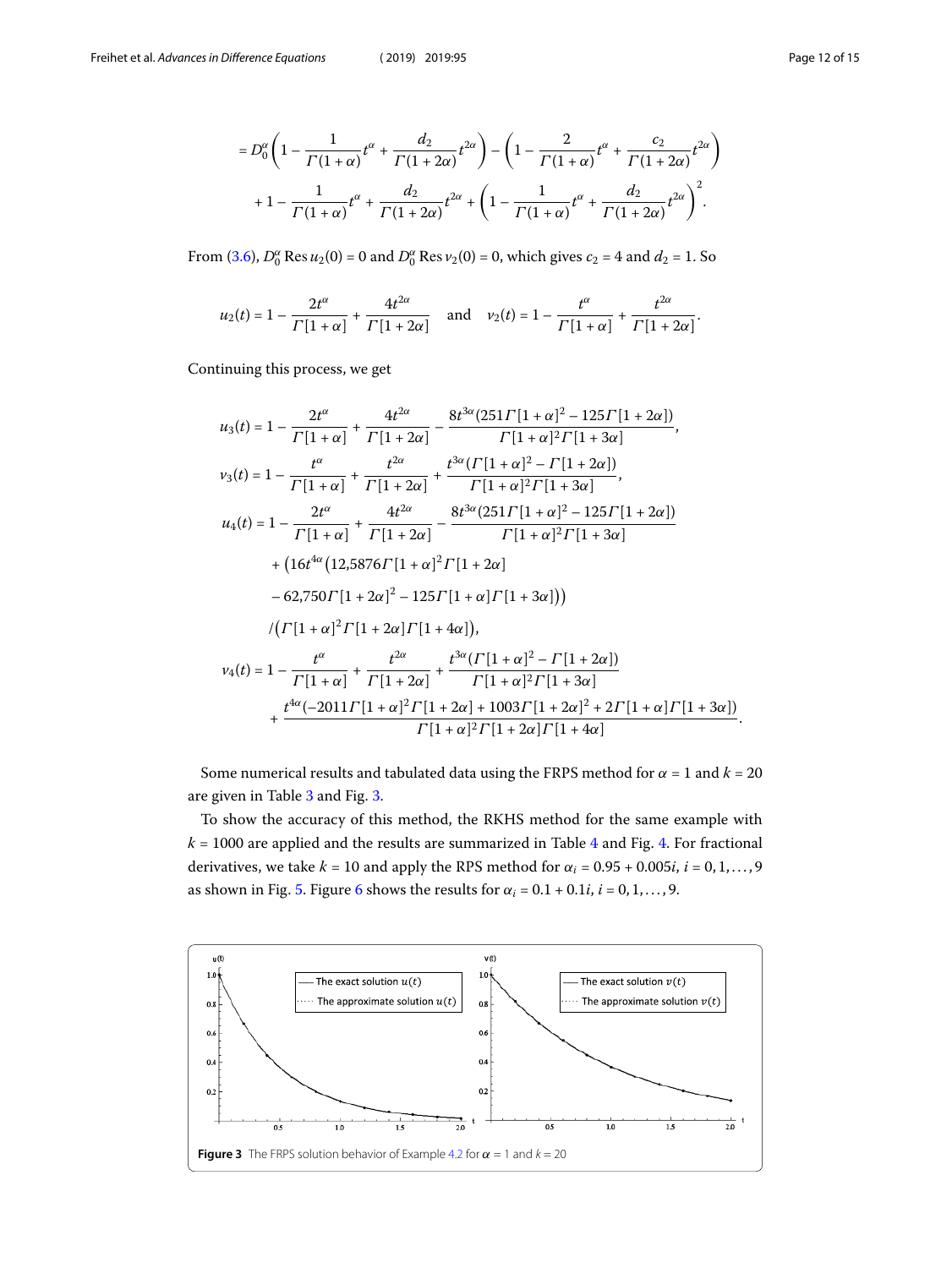| t          | Exact $u(t)$    | Approximation $u(t)$ | Absolute Error                           | Relative Error                   |
|------------|-----------------|----------------------|------------------------------------------|----------------------------------|
| $\Omega$ . | 1.              | 1.                   | $\Omega$                                 | $\Omega$                         |
| 0.2        | 0.6703200460356 | 0.67032004603564     | $\Omega$                                 | $\Omega$                         |
| 0.4        | 0.4493289641172 | 0.44932896411722     | $5.5511151231 \times 10^{-17}$           | $1.2354233905 \times 10^{-16}$   |
| 0.6        | 0.301194211912  | 0.30119421191220     | $\Omega$ .                               | $\Omega$                         |
| 0.8        | 0.2018965179947 | 0.201896517994656    | $5.5511151231 \times 10^{-16}$           | $2.7494853196 \times 10^{-15}$   |
| 1.0        | 0.1353352832366 | 0.135335283236650    | 3.7581049384 $\times$ 10 <sup>-14</sup>  | $2.7768848215 \times 10^{-13}$   |
| 1.2        | 0.0907179532894 | 0.090717953291115    | $1.7021939414 \times 10^{-12}$           | $1.8763584050 \times 10^{-11}$   |
| 1.4        | 0.0608100626252 | 0.060810062667847    | $4.2628810204 \times 10^{-11}$           | $7.0101572608 \times 10^{-10}$   |
| 1.6        | 0.0407622039784 | 0.040762204671022    | $6.9265617547 \times 10^{-10}$           | $1.6992608541 \times 10^{-8}$    |
| 1.8        | 0.0273237224473 | 0.027323730534706    | $8.0874130483 \times 10^{-9}$            | $2.9598503878 \times 10^{-7}$    |
| 2.         | 0.0183156388887 | 0.018315711651223    | $7.27624886870 \times 10^{-8}$           | $3.9726972741 \times 10^{-6}$    |
|            |                 |                      |                                          |                                  |
| t          | Exact $v(t)$    | Approximation $v(t)$ | Absolute Error                           | Relative Error                   |
| 0.         | 1.              | 1.                   | 0.                                       | $\Omega$ .                       |
| 0.2        | 0.8187307531    | 0.8187307530780      | 0.                                       | $\Omega$ .                       |
| 0.4        | 0.6703200460    | 0.6703200460356      | $\Omega$ .                               | $\Omega$ .                       |
| 0.6        | 0.5488116361    | 0.5488116360940      | $\Omega$                                 | 0                                |
| 0.8        | 0.4493289641    | 0.4493289641172      | $5.55111512313 \times 10^{-17}$          | $1.23542339053 \times 10^{-16}$  |
| 1.0        | 0.3678794412    | 0.3678794411714      | $5.55111512313 \times 10^{-17}$          | $1.50894953669 \times 10^{-16}$  |
| 1.2        | 0.301194212     | 0.3011942119122      | $\Omega$ .                               | $\Omega$ .                       |
| 1.4        | 0.2465969639    | 0.2465969639416      | $1.38777878078 \times 10^{-16}$          | $5.627720465813 \times 10^{-16}$ |
| 1.6        | 0.2018965180    | 0.2018965179947      | $5.551115123126 \times 10^{-16}$         | $2.74948531964 \times 10^{-15}$  |
| 1.8        | 0.1652988882    | 0.1652988882216      | 4.21884749358 $\times$ 10 <sup>-15</sup> | $2.55225400423 \times 10^{-14}$  |
| 2.         | 0.1353352832    | 0.1353352832367      | $3.75810493836 \times 10^{-14}$          | $2.77688482152 \times 10^{-13}$  |

<span id="page-12-0"></span>**Table 3** Numerical results of FRPS method of Example [4.2](#page-10-0)

<span id="page-12-1"></span>**Table 4** Numerical results and approximated RKHS-solutions of Example [4.2](#page-10-0)

|          | Approximate $u(t)$ | Approximate $v(t)$ | Absolute Error $u(t)$                 | Absolute Error $v(t)$        |
|----------|--------------------|--------------------|---------------------------------------|------------------------------|
| $\Omega$ |                    |                    | $\Omega$                              | 0.                           |
| 0.2      | 0.6703194887       | 0.8187299974       | $5.573444155 \times 10^{-7}$          | $7.556686423 \times 10^{-7}$ |
| 0.4      | 0.449327762        | 0.6703188097       | $1.202139499 \times 10^{-6}$          | $1.236292949 \times 10^{-6}$ |
| 0.6      | 0.3011928511       | 0.5458760657       | $1.36082079 \times 10^{-6}$           | 0.002935570398               |
| 0.8      | 0.201895234        | 0.4245696735       | $1.284006963 \times 10^{-6}$          | 0.02475929057                |
| -1.      | 0.1353341734       | 0.3032632814       | $1.109822727 \times 10^{-6}$          | 0.0646161597                 |
| 1.2      | 0.09071704242      | 0.1819568893       | $9.108704336 \times 10^{-7}$          | 0.1192373227                 |
| 1.4      | 0.06080934018      | 0.0606504971       | $7.224408154 \times 10^{-7}$          | 0.1859464668                 |
| 1.6      | 0.04076164474      | $-0.06065589505$   | $5.592345995 \times 10^{-7}$          | 0.262552413                  |
| 1.8      | 0.02732329734      | $-0.1819622872$    | 4.251088836 $\times$ 10 <sup>-7</sup> | 0.3472611754                 |
| 2.       | 0.01831532026      | $-0.3032686793$    | $3.186323165 \times 10^{-7}$          | 0.4386039626                 |

<span id="page-12-2"></span>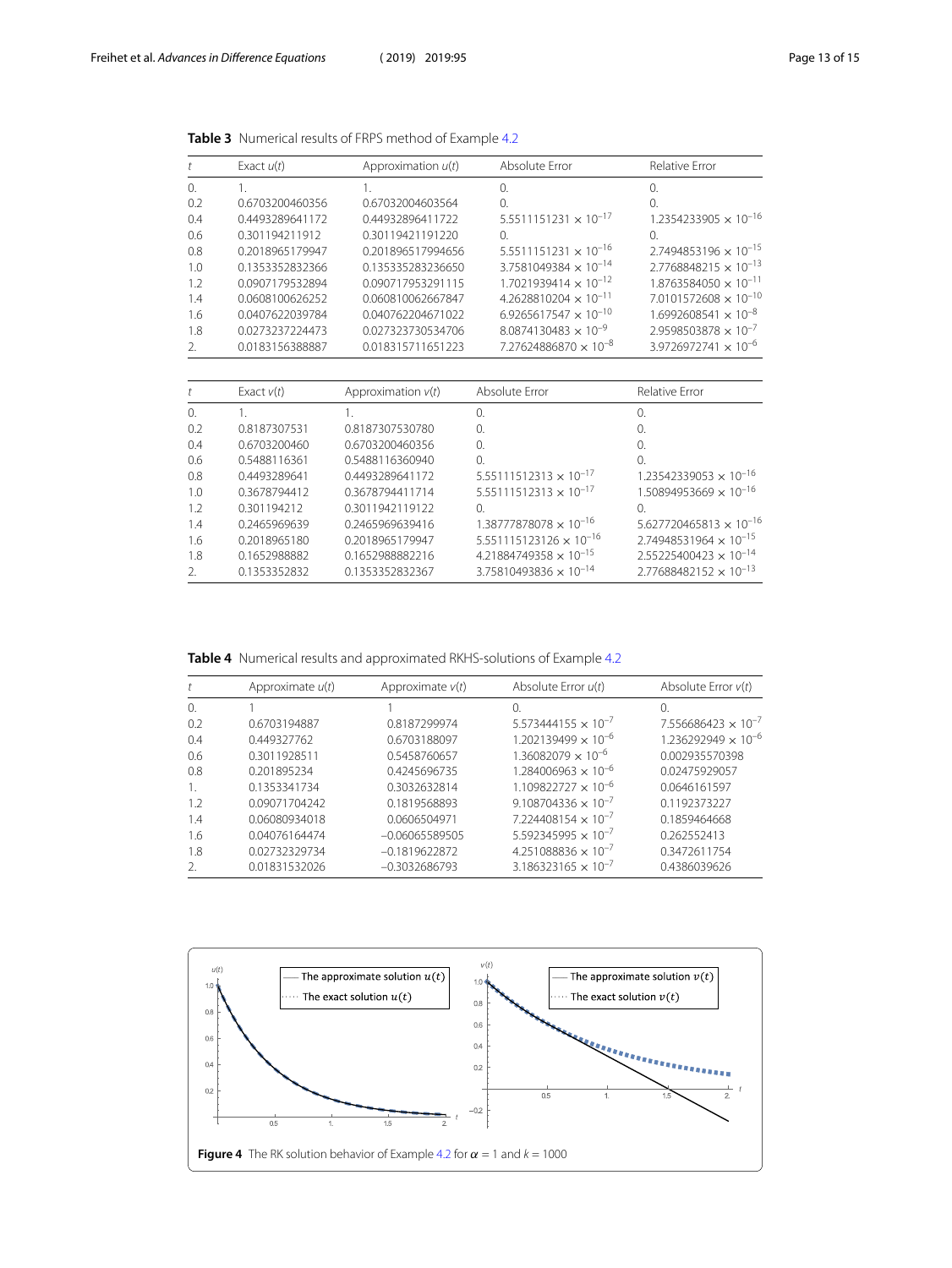<span id="page-13-4"></span>

<span id="page-13-5"></span>

#### **5 Conclusion**

In this work, we applied an analytical iterative method depending on the residual power series to get an approximate solution to a stiff system of fractional order in the Caputo sense. Numerical examples for both linear and nonlinear fractional stiff systems were given to show the effectiveness of the proposed method. By comparing our results with the exact solutions and results obtained by another numerical method, we observe that the RPS method yields an accurate approximation.

#### **Acknowledgements**

The authors are grateful to the responsible editor and the anonymous referees for their valuable efforts.

#### **Funding**

No funding sources to be declared.

#### <span id="page-13-1"></span><span id="page-13-0"></span>**Availability of data and materials**

<span id="page-13-3"></span><span id="page-13-2"></span>The data used to support the findings of this study are available from the corresponding author upon request.

#### **Competing interests**

The authors declare that they have no competing interests.

#### **Authors' contributions**

All authors contributed equally, and they read and approved the manuscript.

#### **Author details**

<sup>1</sup> Department of Applied Science, Ajloun College, Al-Balqa Applied University, Ajloun, Jordan. <sup>2</sup>Faculty of Engineering Technology, Al-Balqa Applied University, Amman, Jordan. <sup>3</sup>Department of Mathematics, Faculty of Science, The University of Jordan, Amman, Jordan. <sup>4</sup>Nonlinear Analysis and Applied Mathematics (NAAM) Research Group, Faculty of Science, King Abdulaziz University, Jeddah, Kingdom of Saudi Arabia.

#### **Publisher's Note**

Springer Nature remains neutral with regard to jurisdictional claims in published maps and institutional affiliations.

Received: 5 September 2018 Accepted: 25 February 2019